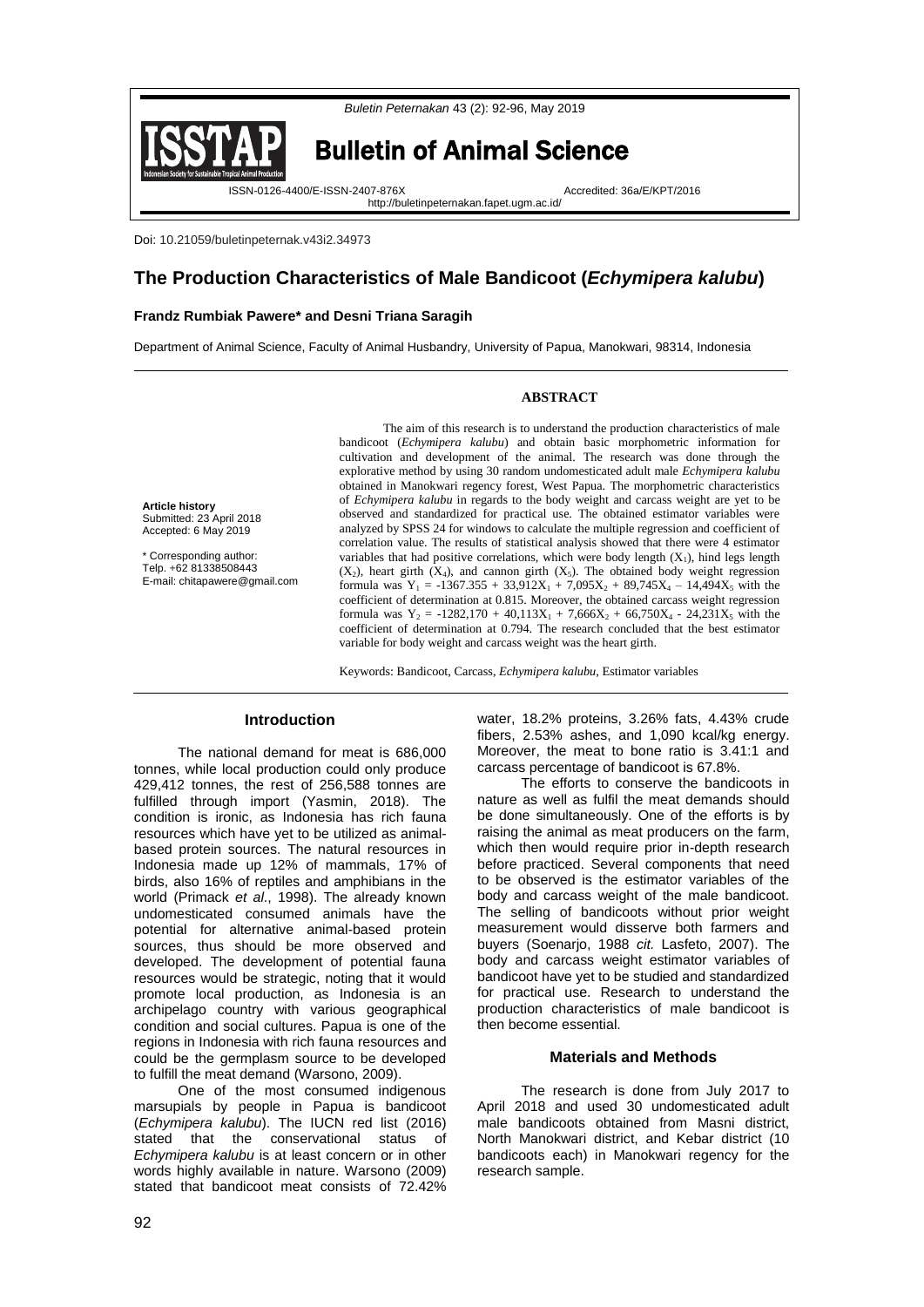The identification of bandicoots was done based on the identifying keys for Australasian bandicoots and bilbies (Menzies, 1991; Flannery, 1995a dan 1995b). The characteristics of bandicoots in this research are as follows (Petocz, 1994): brownish and dark colored fur with the dorsal-lateral area, starting from the snout to the caudal, is black with a mixture of black and yellow color on the tip of the fur. The ventral area, lengthwise from the inner hind legs, chest, abdomen, legs to the lower jaw and below eye area is white colored, but some are reddish or brownish yellow colored. The head conformation is narrow and pointed to the long snout. The eyes are small and black with long furs around the eye area. The ears are dark, short, and round shaped covered with soft furs. The tail is short, dark, rough and stiff covered with soft and sparse furs similar to the ears. The metatarsal/carpal in front and hind legs are covered with soft furs and have a dark palm. The base of the claw in the second and third fingers of the hind legs are joined by the skin and only the end of the joints and claws are separated, while the fingers in the front legs are not. The front legs are shorter and smaller compared to the hind legs, yet still firm with three long claws. The teeth conformation of this bandicoot is polyprotodont, with the teeth conformation formula of the bandicoots in this research were I4/3 C1/1 P3/3 M4/4 (Tate, 1948; Lindenmayer, 1997).

The materials used in this research consisted of 2 kg Weston weight scale with the degree of accuracy at 10 g, 15 kg Prohex weight scale with the degree of accuracy at 50 g to measure the body and carcass weight of the bandicoot; 150 cm meter tape to measure the heart girth (cm); 60 cm iron bar to measure the body and legs length (cm) of the bandicoot;

camera for documentation; machete to construct the bandicoot traps; boots for feet protection in the forest; surgery gloves; 3 mm and 40 size nylon rope for the snare.

The research was analyzed descriptively through observation. The sampling technique was purposive sampling based on the information from local people on the existence of the bandicoots. The research is done in several phases, which were the preparation phase, morphometric measurement phase, carcass weight measurement phase. The preparation phase was done to identify the bandicoots' species based on the identifying keys of Australasia bandicoots and bilbies (Menzies, 1991; Flannery, 1995a dan 1995b). The morphometric measurement phase was done to obtain the body length (cm), heart girth (cm), hind legs length (cm), cannon girth (cm), tail length (cm), and body weight (g) data. The carcass weight measurement phase was done to measure the carcass weight (kg). The estimator variables measurement was following Gunadi *et al.* (1989); Payne (2000) dan Suyanto (2006). The body length, heart girth, and hind leg length measurement can be seen in Figure 1.

The body length is the distance between *tuberculum humeralis lateralis* to *tuberculum ischiadicum*. The heart girth is measured by entwining the meter tape right behind the *humeroradius ulna*, and the hind legs length is the distance between claws' tip to the *tuber calcis*. The cannon girth and tail length measurement can be seen in Figure 2. The cannon girth is measured by entwining meter tape on the cannon. The tail length is the distance between the base of the tail to the tail end.

The body weight is measured by scaling the overall body in the weight scale, while the carcass weight is the weight of the bandicoot



Figure 1. Body length (a), heart girth (b), and hind legs (c) measurement.



Figure 2. Cannon girth (a) and tail length (b) measurement.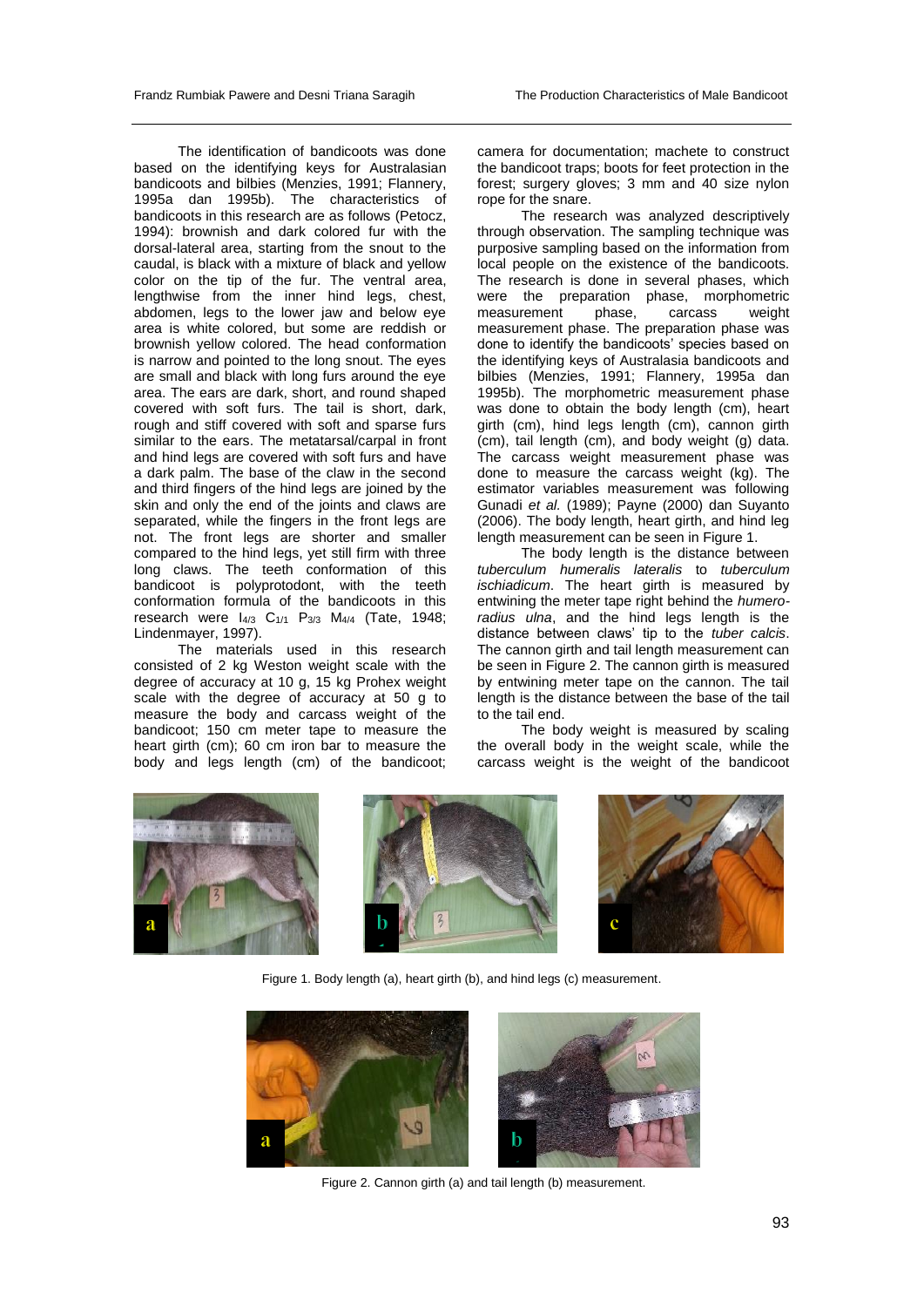

Figure 3. Body weight (a) and carcass weight (b) measurement.

without the furs, head, front and hind legs (on the carpal and tarsal parts), tails (on the sacrum part), blood, visceral and guts.

The obtained data were analyzed descriptively, with two-tailed Pearson's bivariate correlation, and multiple linear regression with the help of SPSS 24 software. The multiple linear regression model is as follow (Priyatno, 2009):

 $Y = b_0 + b_1 x_1 + b_2 x_2 + \cdots + b_n x_n$ with:<br>Y  $=$  estimated dependent variable  $b_0$  = constants  $b_1, b_2,... b_n$  = regression coefficient

 $x_1, x_2,...x_n$  = independent variables.

## **Result and Discussion**

#### **Body and carcass weight of male bandicoot**

The mean male bandicoot body weight obtained in this research was 1,583.03±513.66 g, while the carcass weight was 1,214.95±432.33 g. A more detailed mean, minimum, and maximum value of the body and carcass weight is presented in Table 1.

The result of male bandicoot's body weight in this research is higher than research by Warsono (2010) which showed that the male bandicoot's weight is at 1,252±384.59 kg. The result indicates that bandicoot farming in Manokwari has good potential supported by its environmental factors. According to Berg and Butterfield (1976), the environmental factors which affect animal farming include the climate, feed, and management. The similar average body weight of the bandicoot is found in PNG with the male bandicoot body weight at 450-1500 g (Flanery, 1995a), 405-1,000 g (Flanery, 1995b) and 500-2,000 g (Strahan, 1990).

The estimator variables were measured at 5 variables, which were body length, hind legs length, tail length, heart girth, and cannon girth. The detailed mean, minimum and maximum value of estimator variables are presented in Table 2.

The body length of bandicoot in this research was 23.97±3.48 cm, shorter than the findings by Maker *et al. (*2016) which was at 38.2± 4.76 cm; and Warsono (2009) which was at 26.66±3.53 cm. Furthermore, the hind legs length of bandicoot in this research was  $7.14 \pm 1.00$  cm. longer than findings by Cuthbert and Denny (2014), which showed that the hind legs length of the bandicoot was 5.59±0.29 cm. The tail length in this study was  $7.77\pm1.52$  cm, relatively similar with the findings by Warsono (2009), which was at 7.89±1.30 cm; and Culberth and Denny (2014), which was at  $7±0.7$  cm. The heart girth in this study was 24.11±4.10 cm, relatively similar with findings by Warsono (2009), which was at 23.07±2.64 cm. Moreover, the cannon girth in this research was at 5.30±0.99 cm, which was smaller compared to findings by Warsono (2009) at 8.33±1.37 cm.

#### **Estimator variables correlation with body and carcass weight of male bandicoot**

The correlational value was defined in the coefficient of correlation. The result of correlation analysis on the five estimator variables to the body and carcass weight showed a positive correlation (P<0.01). The highest coefficient of correlation was on the heart girth variable. The result of the correlation analysis on the estimator variables to the body and carcass weight is presented in Table 3.

Pearson's correlational analysis showed that from all of the observed estimator variables,

Table 1. The mean, minimum, and maximum value of male bandicoot's body and carcass weight

| Variables          | Mean ±SD       | .<br>Minimum | Maximum |
|--------------------|----------------|--------------|---------|
| Body weight (g)    | .583.03±513.66 | 450          | 2510    |
| Carcass weight (g) | .214.95±432.33 | 74.5         | 2000    |

Table 2. The mean, minimum, and maximum value of estimator variables in male bandicoot

| Estimator variables   | Mean ±SD         | Minimum | Maximum |
|-----------------------|------------------|---------|---------|
| Body length (cm)      | $23.97 \pm 3.48$ | 14      | 29      |
| Hind legs length (cm) | $7.14 \pm 1.00$  |         | 9       |
| Tail length (cm)      | $7.77 \pm 1.52$  |         | 10      |
| Heart girth (cm)      | $24.11 \pm 4.10$ | 13.50   | 31      |
| Cannon girth (cm)     | $5.30+0.99$      | 3.00    | 7.50    |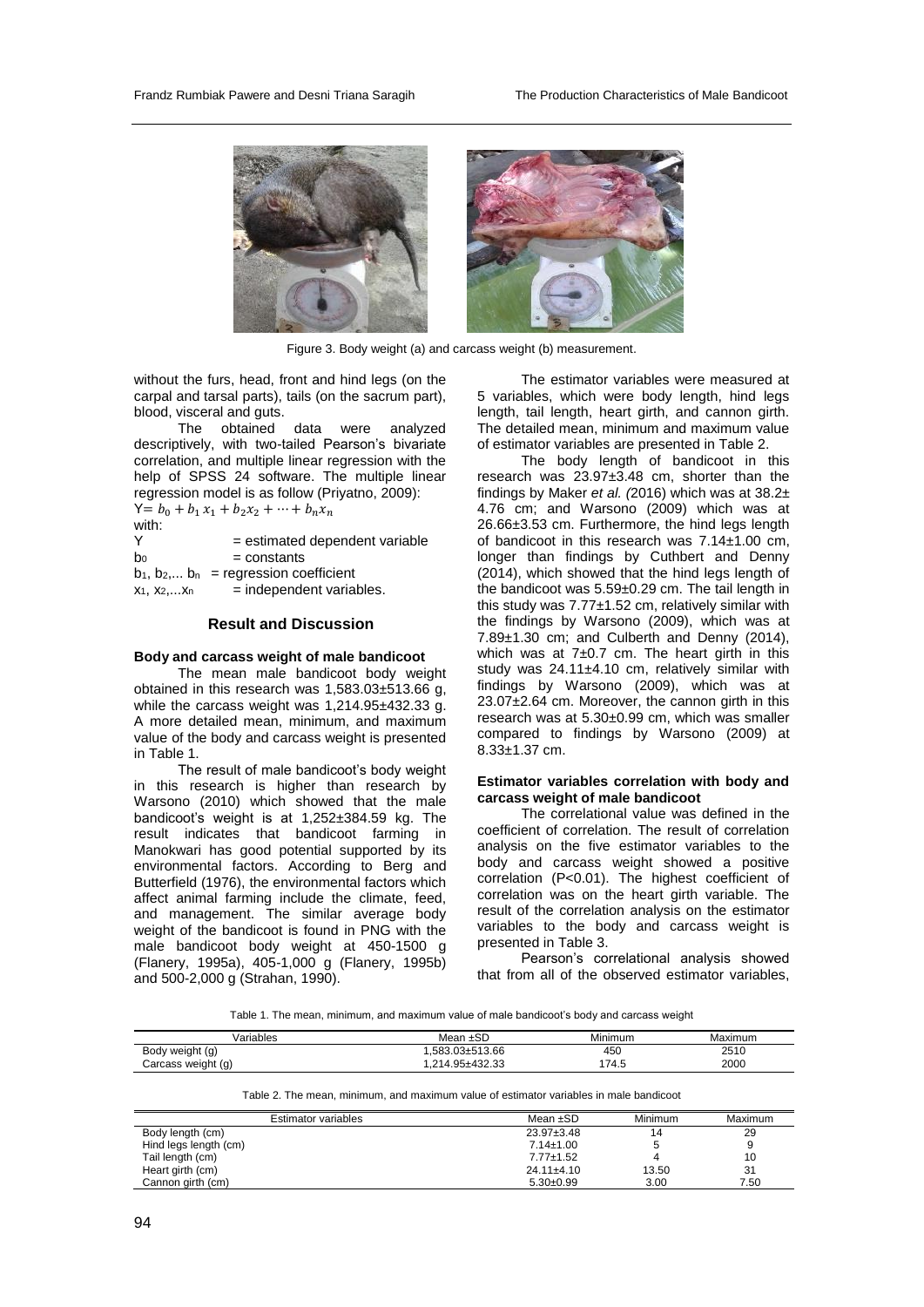#### Table 3. Pearson's two-tailed analysis

| <b>Estimator variables</b> | Coefficient of correlation |                     |  |
|----------------------------|----------------------------|---------------------|--|
|                            | Body weight (kg)           | Carcass weight (kg) |  |
| Body length (cm)           | $0.849**$                  | $0.852**$           |  |
| Hind legs length (cm)      | $0.754**$                  | $0.753**$           |  |
| Tail length (cm)           | 0.348 <sup>ns</sup>        | $0.325^{ns}$        |  |
| Chest girth (cm)           | $0.911**$                  | $0.895**$           |  |
| Cannon girth (cm)          | $0.594**$                  | $0.585**$           |  |

Description: \*sig<0.05; \*\* sig<0.01; ns *sig>0.05.*

Table 4. Regression formula of estimator variables to the body and carcass weight

| Regression formula                                                                                            | Coefficient of determination |  |
|---------------------------------------------------------------------------------------------------------------|------------------------------|--|
| $Y_{1} = -1367,355+33.912X_{1} + 7.095X_{2} + 89.745X_{4} - 14.494X_{5}$                                      | 0.815                        |  |
| $Y_{2} = -1282.170 + 40.113X_{1} + 7.666X_{2} + 66.750X_{4} - 24.231X_{5}$                                    | 0.794                        |  |
| Var body wojabt: Var opropos wojabt: Var body Jonath: Var bind Jona Jonath: Var boort airth: Var oppnan airth |                              |  |

Y<sub>1</sub>: body weight; Y<sub>2</sub>: carcass weight; X<sub>1</sub>: body length; X<sub>2</sub>: hind legs length; X<sub>4</sub>: heart girth; X<sub>5</sub>: cannon girth

only tail length variable ( $r = 0.348$  and 0.325) had a low correlation (P>0.05) to the body and carcass weight. Moreover, the heart girth ( $r = 0.911$  and 0.895), body length ( $r = 0.849$  and 0.852), hind legs length ( $r = 0.754$  and 0.753), and cannon circumference  $(r = 0.594$  and  $(0.585)$  had a significant correlation (P<0.01) to the body and carcass weight. Warsono (2009) stated that most body parts of Kalubu bandicoot had a significant correlation (P<0.01) to its body weight, on, in other words, the bigger those body parts would result in higher body weight of bandicoot. The body size of Kalubu bandicoot thus had a significant correlation with the body and carcass weight of the bandicoot.

#### **Regression analysis of estimator variables on the body and carcass weight of male bandicoot**

The regression analysis resulted in four estimator variables that can be used in the regression model, which were body length, hind legs length, heart girth, and cannon circumference. The regression formula and the coefficient of determination of estimator variables to the body and carcass weight are presented in Table 4. The regression model used four independent variables, which were body length  $(X_1)$ , hind legs length  $(X_2)$ , heart girth  $(X_4)$ , and cannon circumference  $(X_5)$ , had a coefficient of determination at 0.815. The total body weight  $(Y_1)$ variance as much as 81.5% can be determined by the linear model, while the rest of 18.5% was determined by other factors not accounted in the model.

The carcass weight regression formula used four variables, which were body length  $(X_1)$ , hind legs length  $(X_2)$ , heart girth  $(X_4)$ , and cannon circumference (X5), had a coefficient of determination at 0.794. The total carcass weight (Y2) variance as much as 79.4% can be determined with the linear model, while the rest of 20.6% was determined by other factors not accounted in the model.

## **Conclusions**

The research concludes that there were 4 variables that can be used for body and carcass weight estimator of male bandicoot, which are body length, hind legs length, heart girth, and

cannon girth with the coefficient of determination at 0.815 for body weight and 0.794 for carcass weight. The best estimator variable for body and carcass weight is the heart girth.

#### **Acknowledgment**

We would like to thank the Indonesian Ministry of Research and Higher Education (KEMENRISTEKDIKTI) for the funding in the form of Dana Penelitian Dosen Pemula. We would also like to thank Soni H. Wainaribaba, S.Pd., Petrus Yewun, S.Pd., Rizky Rumbiak Pawere, and Egbert Dimara for the help in conducting this research.

#### **References**

- Berg, R. T. And Butterfield R.M. 1976. New Concepts of Cattle Growth. Sydney University Press.
- Cuthbert, J. R. and Denny M. J. H. 2014. Aspect of the ecology of the kalubu bandicot (*Echymipera kalubu*) and observations on raffray's bandicoot (*Peroryctes raffrayanus*), Eastern Highlands Province, Papua New Guinea. CSIRO PUBLISHING. Australian Mammalogy 36: 21-28.
- Flannery, T. 1995a. Mammals of New Guinea. Cornell University Press
- Flannery, T.1995b. Mammals of The South-West Pacific and Moluccan Islands. Cornell University Press.
- Gunadi, E., S. Natasasmita, D. M. Tauhid, and H. Nuraini. 1989. Budidaya Ruminansia Besar. Laboratorium Ilmu Ternak Besar, Jurusan Ilmu Produksi ternak. Fakultas Peternakan IPB, Bogor.
- IUCN Red List. 2016. Echymipera kalubu. [http://www.iucnredlist.org/details/7018/0.](http://www.iucnredlist.org/details/7018/0.%20%20%20%20%20%20%20%20%20%20%20%20%20%20%20Accessed%2025%20April%202016)  [Accessed 25 April 2016.](http://www.iucnredlist.org/details/7018/0.%20%20%20%20%20%20%20%20%20%20%20%20%20%20%20Accessed%2025%20April%202016)
- Lasfeto, D. B. 2007. Sistem Visi Komputer Untuk Estimasi Bobot Fisik Ternak Sapi. Seminar Nasional Teknologi. Politeknik Negeri Kupang, Kupang.
- Lindenmayer. 1997. Meat Handbook. 4<sup>th</sup> edn. Van Nostrand Reinhold Company, New York.
- Maker, U., C. Nisa, and Priyono. 2016. The Morphology External organs of the body of bandicoot Echymipera kalubu. ICSBP Conference Proceedings. International